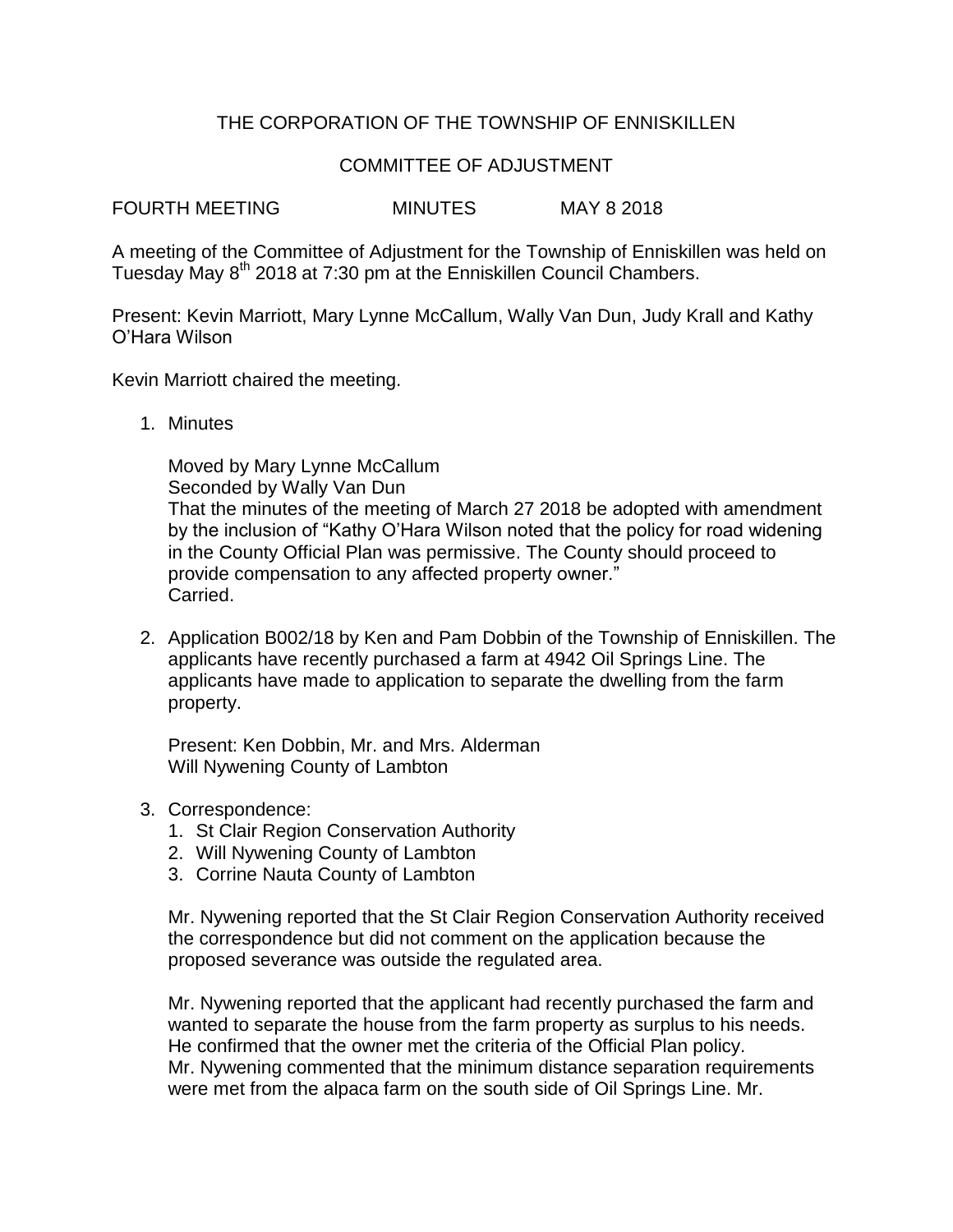Nywening reported he was satisfied that the bunk barn on the retained property was not usable for livestock. In conversation with Mr. Dobbin he had confirmed that the manure tank had been filled with soil and no further action was required for remediation.

Mr. Nywening commented that the building department could not locate septic plans for the house and advised that conditions be applied to provide for an onsite inspection of the septic system.

A discussion took place in regards to the access to the retained farm parcel. It was noted that a condition would be required to address the installation of an access to Oil Springs Line.

The applicants did not comment on the application.

Moved by Mary Lynne McCallum Seconded by Judy Krall That application B002/18 be approved with conditions. Carried.

- 1. That a copy of the deed and survey in a form suitable for registration be deposited with the Secretary Treasurer.
- 2. That a fee of \$250.00 be paid to the Township of Enniskillen by cash or certified cheque.
- 3. That all conditions are to be fulfilled within one year of the notice of decision of this consent. The certificate of consent required by Section 53(42) of the Planning Act must be obtained within one year after notice of decision of this consent.
- 4. That the Township Engineer review existing drainage reports and where required prepare amended schedules to reflect the new property owners. That the applicant pay the cost of the work and agree to the revised schedules.
- 5. That the retained farm be rezoned to prohibit the construction of a dwelling (i.e. as per the concurrent zoning application).
- 6. That the Township public works superintendent confirm he is satisfied with existing entrances to both the severed and retained lots or that such accesses be installed to his satisfaction.
- 7. That a review of the existing septic system be conducted to the satisfaction of the Building Services Department, and that a new system be installed if the existing system is found not to be functioning, not wholly contained to the proposed lot, or not in general conformity with the Ontario Building Code. That the